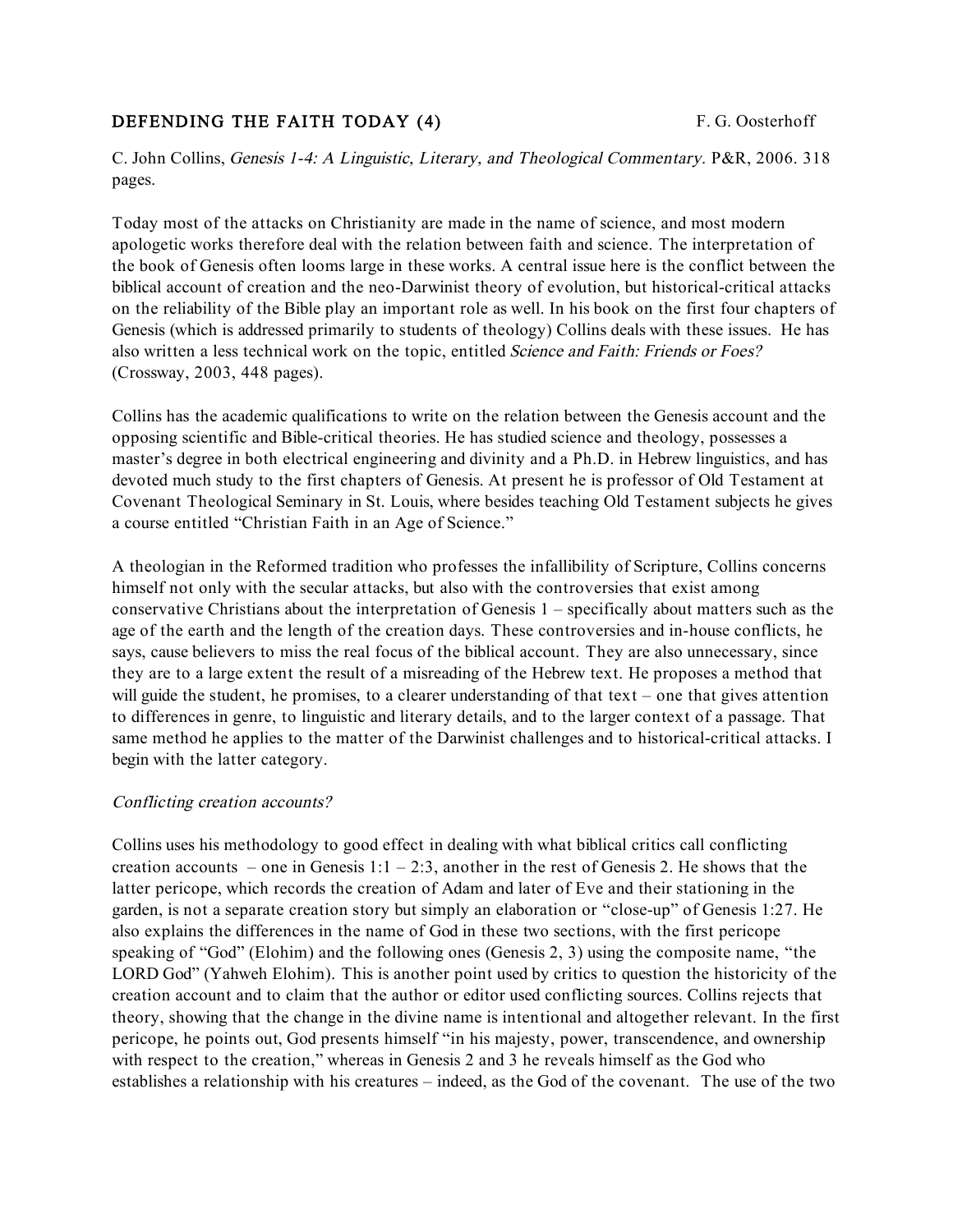names "makes it clear that the God who has yoked himself by promises to the patriarchs and their offspring (and hence to the first audience) is the transcendent Creator of heaven and earth."

## Authorship and sources

Also of interest are Collins' conclusions about the sources and authorship of Genesis. Having discussed some versions of the documentary hypothesis, he gives a wealth of evidence to show that Genesis originated in the time of Moses (rather than in the period of the kings or even later, as modern scholars often suggest), and that Moses is the primary author of Genesis, and indeed of the entire Pentateuch – the first five books of the Bible. He further devotes a chapter to the communicative purposes of Genesis 1-4, drawing attention, among other things, to the possible relation between ancient-near-eastern stories of origins and the account of Genesis. He agrees with Gerhard Hasel's well-known thesis that the Genesis account is in part a polemic against (or at least an alternative to and correction of) the Babylonian creation story. (For that interpretation see my series "Genesis 1 in Context," Clarion, August 1, 15, and 29, 2003.)

## World picture and worldview

Much has been written about the fact that the world picture of Genesis, and of the Old Testament as a whole, appears "primitive" compared to the one we get from modern science. We read, for example, of a moving sun and a non-moving earth, of the moon as a lamp instead of a reflector of light, of the sky as a "firmament," and so on. According to critics this again poses a serious challenge to the Bible's truth claims. Collins' answer is twofold. Firstly, he reminds us that the Bible describes things not "scientifically" but as they appear to our eyes. In other words, it uses phenomenological language. We do the same. Even modern scientists will talk of a rising and setting sun, although they don't believe for a moment that the sun moves around the earth. Another example of phenomenological description is the Hebrew word in Genesis 1:6-8 that is often translated as "firmament." That word suggests that the sky is a hard canopy or vault, which is indeed what it can look like. Perhaps the first readers held that view, but that does not prove anything against the Bible's truth value. The ancient world picture, including the ancient idea of physical cosmology, is not necessarily a part of the message being communicated.

Collins tells us – and this is the second part of his answer – to distinguish between world picture and worldview. The term world picture refers to a community's shared experiences and to what people imagine the physical shape of the earth and the universe to be. A worldview, on the other hand, deals with questions of ultimate concern, such as those about the origin of the world, the existence of God, the nature and destiny of man. A world picture must be taken into account in order to communicate but is culture-bound and therefore temporary; a worldview does not have to be. It is quite possible, Collins remarks, that biblical statements reflect a *world picture* that is foreign to us – for example with respect to the shape and position of the earth or the nature of the moon or the sky – while at the same time communicating a worldview to which we still subscribe.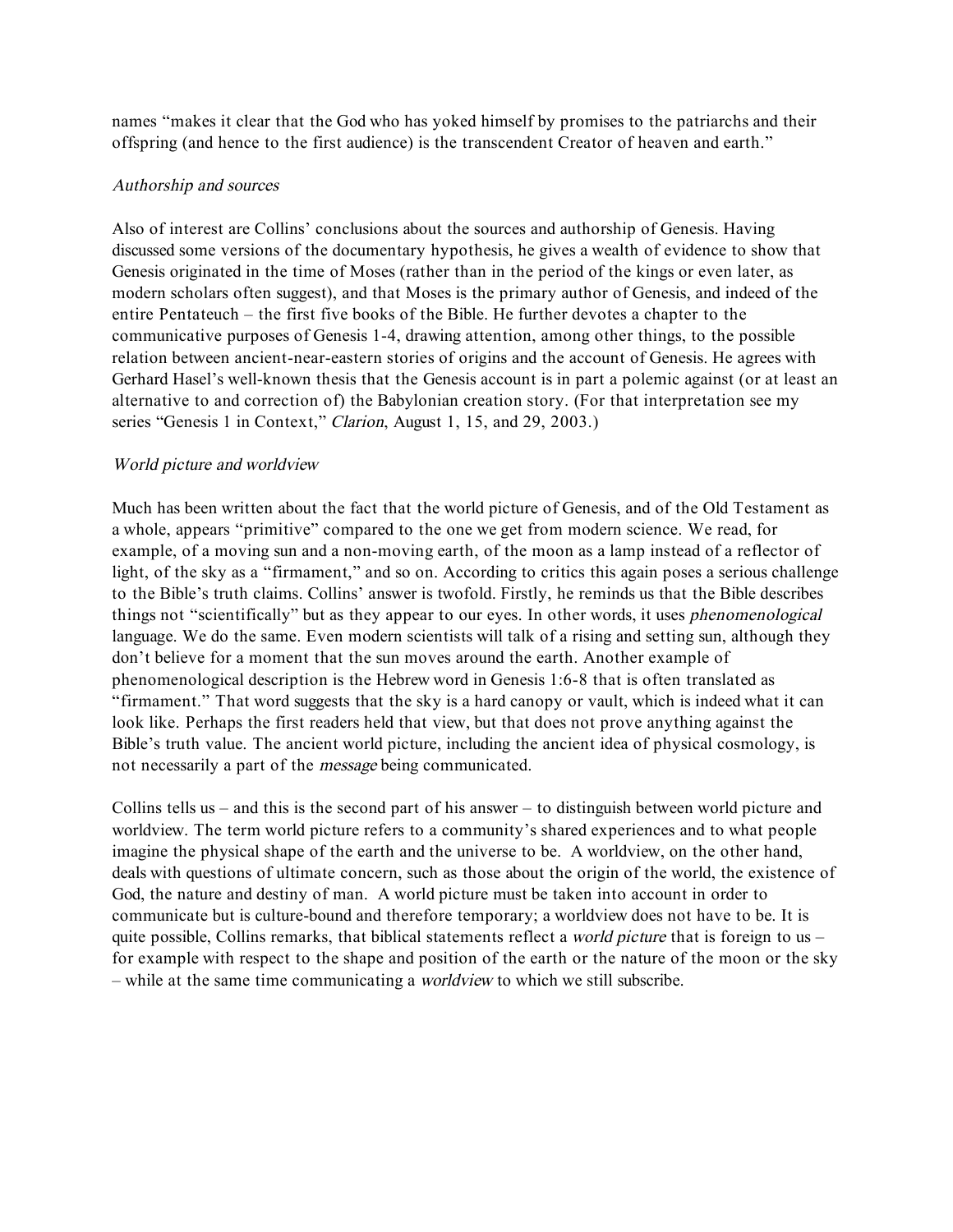### Length of the days and age of the earth

This issue divides not only secularists and Christians but is also a source of disagreement among believers themselves. Collins' main concern, as suggested, is to bridge the latter divide. I found this part of his work somewhat disappointing. An advocate of an "older" earth, he does not come with insights that are really new, and it is doubtful that he will convince people on either extreme of the controversy – that is, young-earth creationists on the one hand and theistic evolutionists on the other. That by itself does not of course disqualify his interpretation. Although he by no means answers every question, I can agree with much of what he says. But the expectation that his new methodology would open surprisingly new vistas in this particular area remains unfulfilled.

Collins positions himself as an adherent of the "analogical days approach," which, as he points out, was already held by earlier Reformed scholars, including the Dutch theologian Herman Bavinck. According to this position the days are to be seen not as calendar days but as "God's workdays," whose length is not specified but which were probably much longer than the normal 24-hour day. As arguments against the "normal day" interpretation the author mentions, among other things, the "crowded" nature of the sixth day (as described in both Genesis 1 and 2) and the fact that the seventh day lacks the refrain that ends each of the previous ones ("and there was evening and there was morning, the nth day"). If the seventh day is not an ordinary day, he concludes, we may assume the same for the previous six.

He also comments on the genre of Genesis 1, which he describes as an "exalted prose narrative" rather than a scientific account. Referring to the refrain concluding each of the six days, he observes that God is presented here as a workman who goes through his workweek, takes his daily rest (the night between the evening and the morning) and enjoys his Sabbath rest. "To speak this way is to speak analogically about God's activity; that is, we understand what he did by analogy with what we do; and in turn, that analogy provides guidance for man in the proper way to carry on his own work and rest." Our following of God in his work and rest "anticipates one of the ways in which the Bible views the process of human moral formation: as imitating God." As so often in Scripture, God is described here *anthropomorphically* (that is, human characteristics are ascribed to him). Also elsewhere in the creation account God is presented in anthropomorphic language – namely in the verses that describe him as a potter or sculptor, forming man out of the dust of the earth, and in the statement that he "rested."

## Other comments

Collins offers comments on various other aspects of the Genesis account. They include notes on the appearance of the heavenly lights on the fourth day, on man's being made in the image of God, on the meaning of the two trees in Genesis 2, on the way in which the woman's "desire" will be for (or against?) her husband, on the question whether animals were carnivorous (flesh-eating) before the fall (Collins thinks so, giving what I believe to be convincing reasons), and on the related question whether there was animal death before the fall. He also comments on the meaning of the phrase "according to their kinds" in the creation account, questions the idea that the word "kind" is the equivalent of the more technical term "species," and rejects the suggestion that the text, as youngearth creationism tends to assume, necessarily opposes the notion of new species developing from old ones.